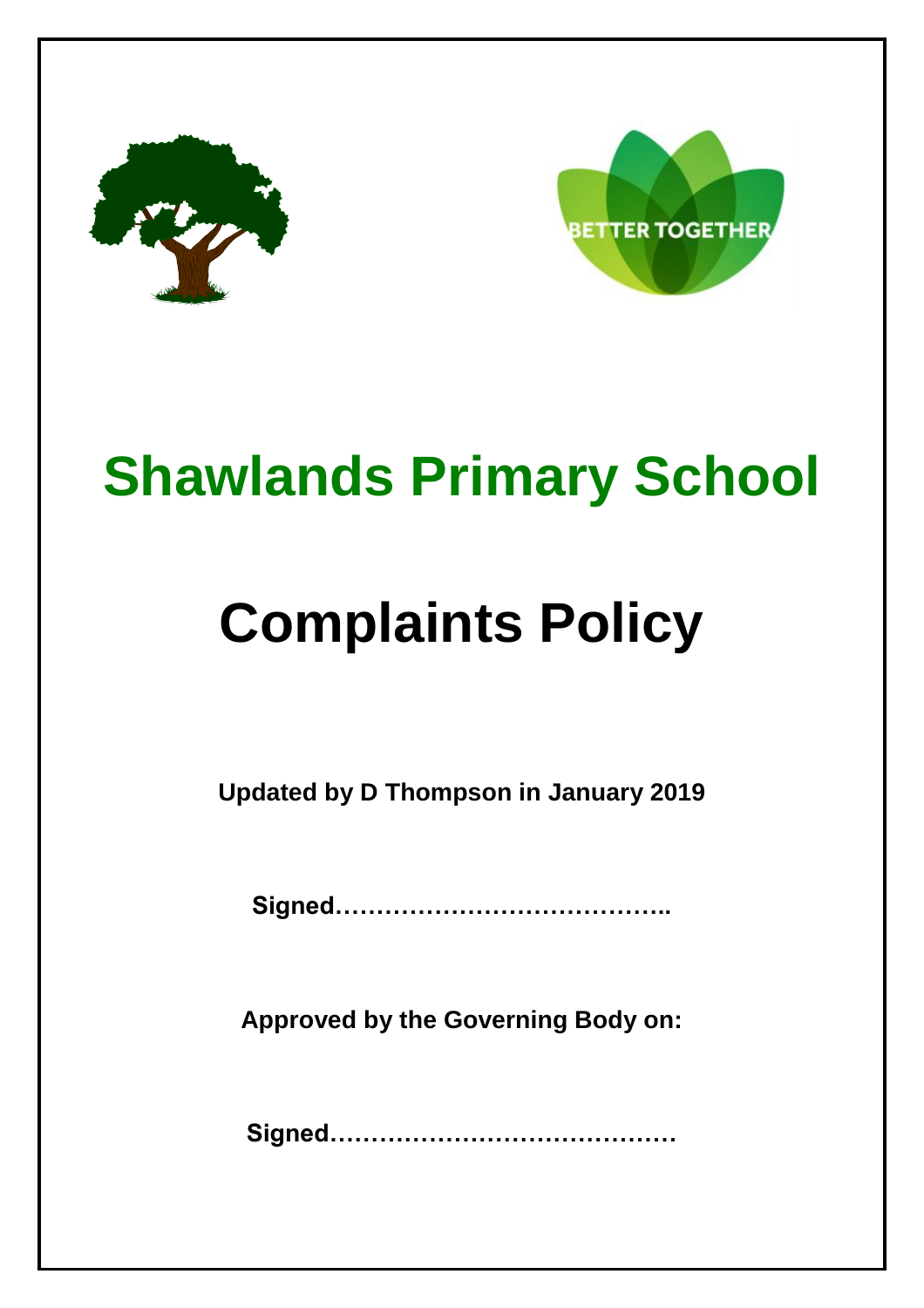## **Contents**

**…………………………………………………………………………………………………………………………….**

## **1. Aims**

Our school aims to meet its statutory obligations when responding to complaints from parents/carers of pupils at the school, and others.

When responding to complaints, we aim to:

- Be impartial and non-adversarial
- Facilitate a full and fair investigation by an independent person or panel, where necessary
- Address all the points at issue and provide an effective and prompt response
- Respect complainants' desire for confidentiality
- Treat complainants with respect
- Keep complainants informed of the progress of the complaints process
- Consider how the complaint can feed into school improvement evaluation processes

We try to resolve concerns or complaints by informal means wherever possible. Where this is not possible, formal procedures will be followed.

The school will aim to give the complainant the opportunity to complete the complaints procedure in full.

To support this, we will ensure we publicise the existence of this policy and make it available on the school website.

## **2. Legislation and guidance**

This document meets the requirements of section 29 of the **Education Act 2002**, which states that schools must have and make available a procedure to deal with all complaints relating to their school and to any community facilities or services that the school provides.

It is also based on [guidance for schools on complaints procedures](https://www.gov.uk/government/publications/school-complaints-procedures) from the Department for Education (DfE).

In addition, it addresses duties set out in the [Early Years Foundation Stage statutory framework](https://www.gov.uk/government/uploads/system/uploads/attachment_data/file/596629/EYFS_STATUTORY_FRAMEWORK_2017.pdf) with regards to dealing with complaints about the school's fulfilment of Early Years Foundation Stage requirements.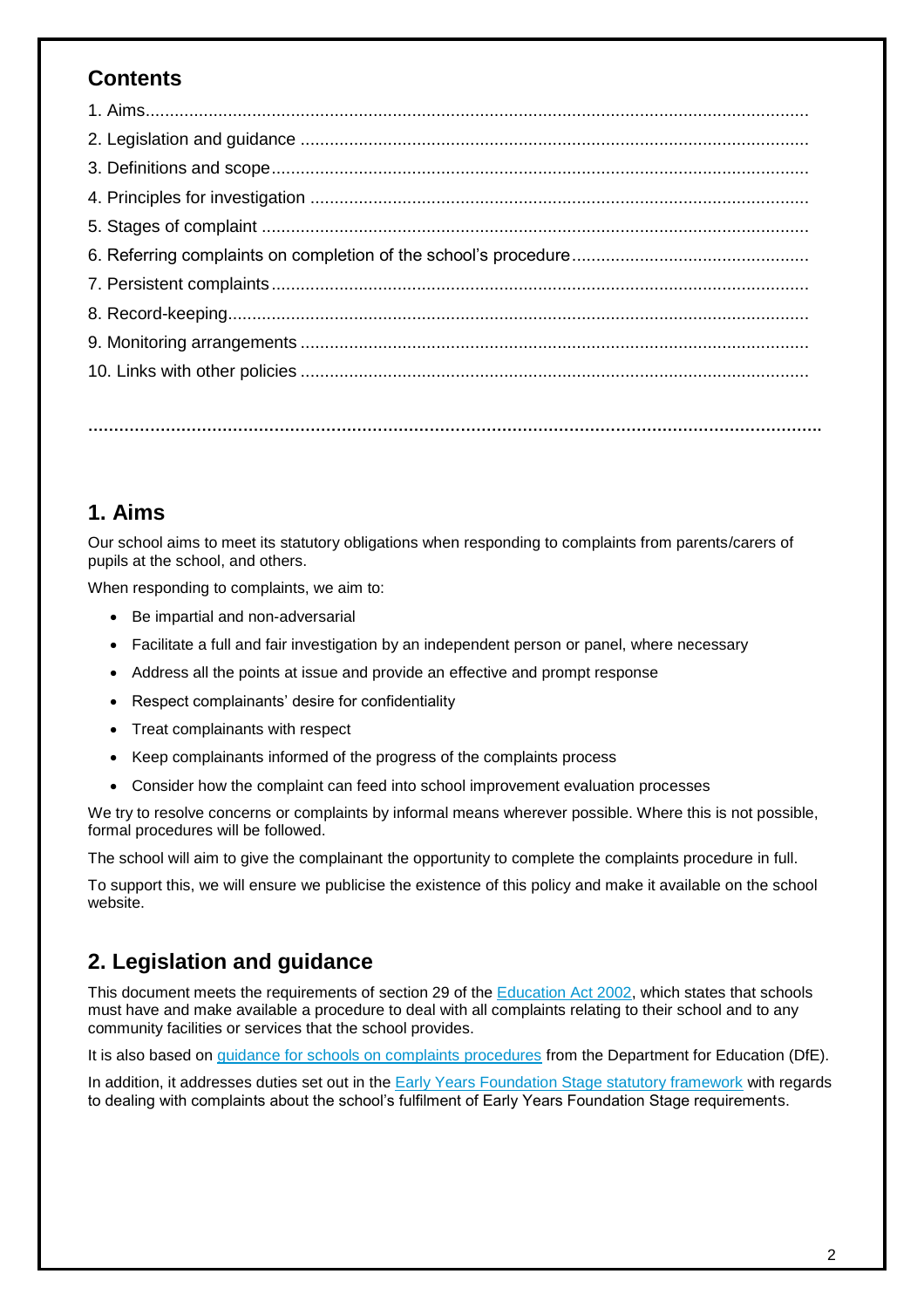## **3. Definitions and scope**

The DfE guidance explains the difference between a concern and a complaint.

A **concern** is defined as "an expression of worry or doubt over an issue considered to be important for which reassurances are sought".

The school will resolve concerns through day-to-day communication as far as possible.

A **complaint** is defined as "an expression of dissatisfaction however made, about actions taken or a lack of action".

The school intends to resolve complaints informally where possible, at the earliest possible stage.

There may be occasions when complainants would like to raise their concerns formally. This policy outlines the procedure relating to handling such complaints.

This policy does not cover complaints procedures relating to:

- Admissions
- Statutory assessments of special educational needs and Disabilities (SEND)
- Safeguarding matters
- Exclusion
- Whistle-blowing
- Allegations of Abuse Against Staff

Please see our separate policies for procedures relating to these types of complaint.

Arrangements for handling complaints from parents/carers of pupils with SEND about the school's support are within the scope of this policy. Such complaints should first be made to the class teacher/special educational needs co-ordinator (SENCO)/Headteacher; they will then be referred to this complaints policy. Our SEND policy and information report includes information about the rights of parents of pupils with disabilities who believe that our school has discriminated against their child.

Complaints about services provided by other providers who use school premises or facilities should be directed to the provider concerned.

## **4. Principles for investigation**

When investigating a complaint, we will try to clarify:

- What has happened
- Who was involved
- What action the complainant feels should be taken to resolve the complaint?

We also intend to address complaints as quickly as possible. To achieve this, realistic and reasonable time limits will be set for each action within each stage.

Where further investigations are necessary, new time limits will be set, and the complainant will be sent details of the new deadline with an explanation for the delay.

The school expects that complaints will be made as soon as possible after an incident arises and no later than 3 months afterwards. We will consider exceptions to this time frame in circumstances where there were valid reasons for not making a complaint at that time and the complaint can still be investigated in a fair manner for all involved.

#### **Complaints about our fulfilment of Early Years requirements**

We will investigate all written complaints relating to the school's fulfilment of the Early Years Foundation Stage requirements, and notify the complainant of the outcome within 28 days of receiving the complaint. The school will keep a record of the complaint (see section 9) and make this available to Ofsted on request. Parents/carers can notify Ofsted if they believe that the school is not meeting Early Years Foundation Stage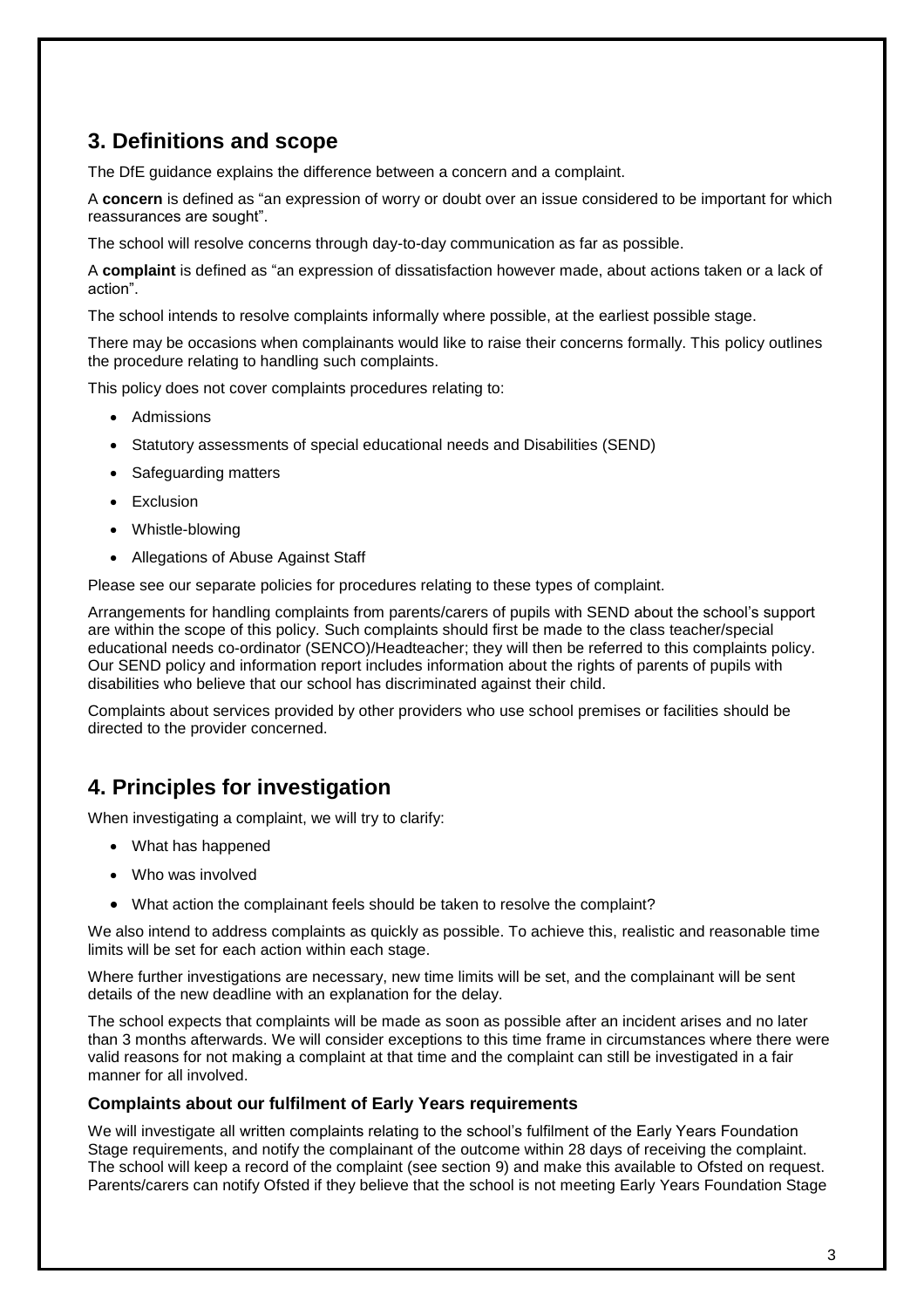requirements, by calling 0300 123 4234 or 0300 123 4666, or by emailing enquiries @ofsted.gov.uk. An online contact form is also available at [https://www.gov.uk/government/organisations/ofsted#org-contacts.](https://www.gov.uk/government/organisations/ofsted#org-contacts)

### **5. Stages of complaint (not complaints against the headteacher or a governor)**

#### **Stage 1: informal concerns**

As a parent/carer our hope is that a discussion with the appropriate member of staff would normally resolve your concern (including actions that can be taken to resolve any concerns, possibly including an apology) or you will be provided with an explanation on the situation.

If you feel that your concern has not been resolved at this informal stage then you have the option of making a formal complaint under Stage 2 of this Procedure.

Please note that the Chair of the Governors does have the discretion not to allow a complaint to be dealt with under Stage 2 of the Procedure where there has not been any informal discussion at local school level. The Chair also has the discretion to disallow a complaint to proceed to Stage 2 where a parent/carer has not acted in a way that is reasonable and measured. Such a decision would not be taken lightly.

#### **Stage 2: formal complaint at school level**

If you wish to make a formal complaint under Stage Two of the Complaints' Procedure then please can you: put the complaint in writing (you may wish to use the optional form at Appendix 1);

- address it to the Headteacher;
- briefly state the facts.

An investigation will be carried out by a member of the senior leadership team which may include a meeting with you (in which case a meeting would normally be held within 15 school days from the receipt of your complaint). This person will speak to those who were involved in the situation. Following the investigation, you will receive the findings of the senior leadership team member who has investigated your complaint, which will include any steps that have been taken or may need to be taken to seek to resolve your complaint. Normally you will receive this within 15 school days of any meeting held with you; however if a meeting has not been held with you then you can expect that normally you will receive the findings within 15 days from the receipt of your written complaint.

Please note that any complaint about the Headteacher must be raised in the first instance with the Chair of the Governing Body who will, if the issue cannot be resolved under Stage One, work with a member of the Local Governing Body to investigate your complaint under Stage Three of the Complaints' Procedure as explained below. If the complaint is against the Chair of the Governing Body then it will be considered by the Vice Chair of the Governing Body at Stage Three of the Complaints' Procedure.

If you feel that your complaint has not been resolved at Stage Two then you can request for this to be dealt with under Stage Three of the Complaints' Procedure.

#### **Stage 3: local Governing Body**

Where you feel that your complaint has not been resolved under Stage Two then please:

- put the complaint in writing (you may wish to use the optional form at Appendix 1);
- address it to the Chair of the Local Governing Body;
- briefly set out the facts;
- state why you believe that the local school has not resolved your complaint.

The Chair may appoint a member of the Local Governing Body of the school to investigate the complaint.

The investigation may include the offer of a meeting with you (in which case a meeting would normally be held within 15 school days from the receipt of your complaint). The individual who is investigating your complaint will speak to those who were involved in the situation. You will receive the findings of the investigation in writing (from the individual who has investigated your complaint) which will include any steps that have been taken or may need to be taken to seek to resolve your complaint or an explanation of the situation. Normally you will receive this within 15 school days of any meeting held with you; however if a meeting has not been held with you then you can expect that normally you will receive the findings within 15 days from the receipt of your written complaint.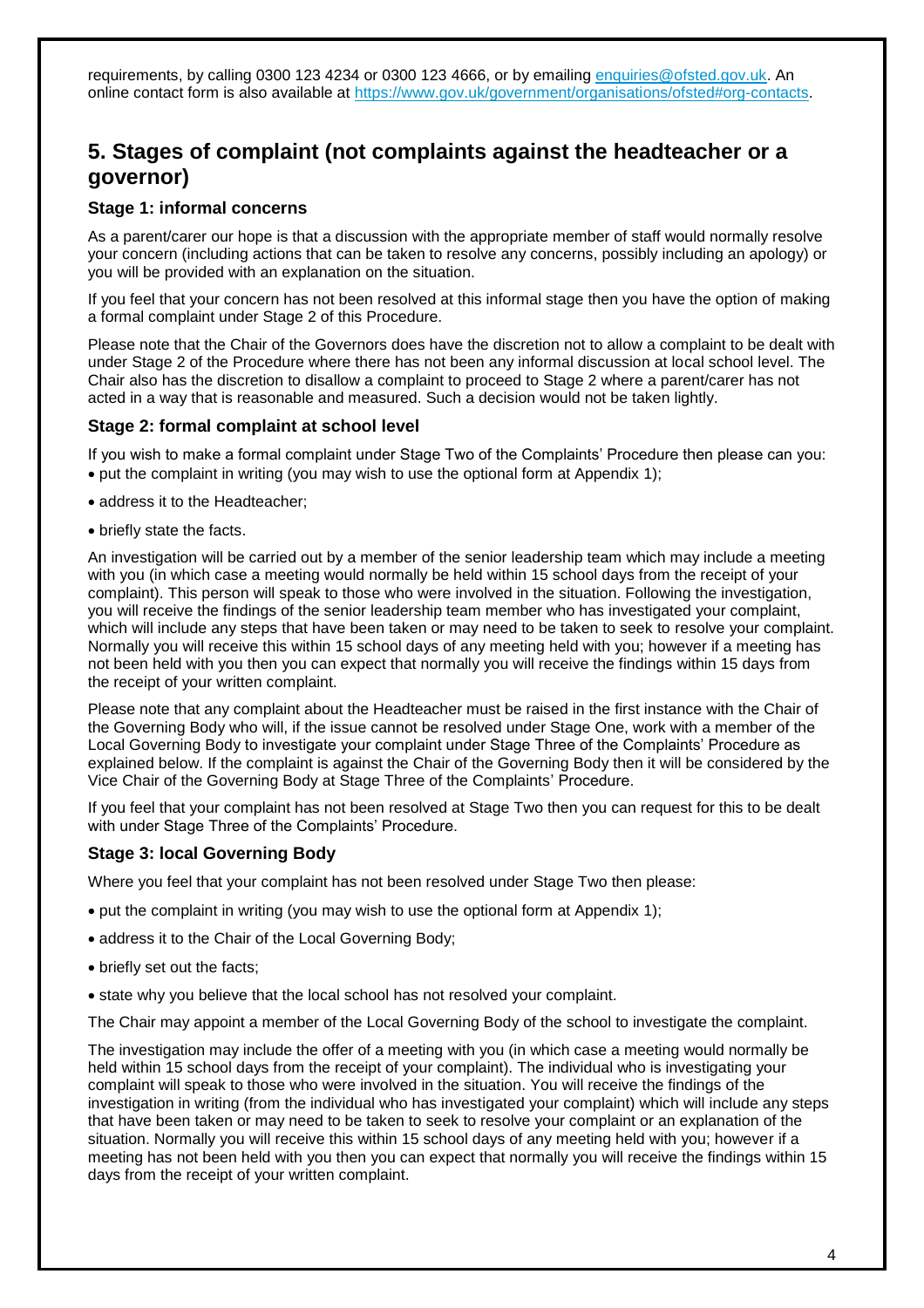If you consider that your complaint has not been resolved then you may request that your complaint is dealt with at Stage Four of the Complaints' Procedure.

#### **Stage 4: submit the complaint to the review panel**

The review panel consists of members of the Governing Body. These individuals will have access to the existing record of the complaint's progress.

The complainant must have reasonable notice of the date of the review panel; however, the review panel reserves the right to convene at their convenience rather than that of the complainant. At the review panel meeting, the complainant and representatives from the school, as appropriate, will be present. Each will have an opportunity to set out written or oral submissions prior to the meeting.

The complainant must be allowed to attend the panel hearing and be accompanied by a suitable companion if they wish.

At the meeting, each individual will have the opportunity to give statements and present their evidence, and witnesses will be called as appropriate to present their evidence.

The panel, the complainant and the school representative will be given the chance to ask and reply to questions. Once the complainant and school representatives have completed presenting their cases, they will be asked to leave and evidence will then be considered.

The panel must then put together its findings and recommendations from the case. The panel will also provide a copy of the findings and recommendations to the complainant and, where relevant, the subject of the complaint, and make a copy of the findings and recommendations available for inspection by the Headteacher.

The school will inform those involved of the decision in writing within 10 days.

## **6. Referring complaints on completion of the school's procedure**

If the complainant is unsatisfied with the outcome of the school's complaints procedure, they can refer their complaint to the School Complaints Unit (SCU), which investigates complaints relating to maintained schools on behalf of the secretary of state.

The SCU will not re-investigate the matter of the complaint. It will look at whether the school's complaints policy and any other relevant statutory policies that the school holds were adhered to. The SCU also looks at whether the school's statutory policies adhere to education legislation. It may direct the school to reinvestigate the complaint where it is clear the school has acted unlawfully or unreasonably.

For more information or to refer a complaint, see the following webpage:

<https://www.gov.uk/complain-about-school>

## **7. Persistent complaints**

Where a complainant tries to re-open the issue with the school after the complaints procedure has been fully exhausted and the school has done everything it reasonably can in response to the complaint, the Chair of Governors (or other appropriate person in the case of a complaint about the chair) will inform the complainant that the matter is closed.

If the complainant subsequently contacts the school again about the same issue, the school can choose not to respond. The normal circumstance in which we will not respond is if:

- The school has taken every reasonable step to address the complainant's needs, *and*
- The complainant has been given a clear statement of the school's position and their options (if any), *and*
- The complainant is contacting the school repeatedly but making substantially the same points each time

However, this list is not intended to be exhaustive.

The school will be most likely to choose not to respond if:

- We have reason to believe the individual is contacting the school with the intention of causing disruption or inconvenience, and/or
- The individual's letters/emails/telephone calls are often or always abusive or aggressive, and/or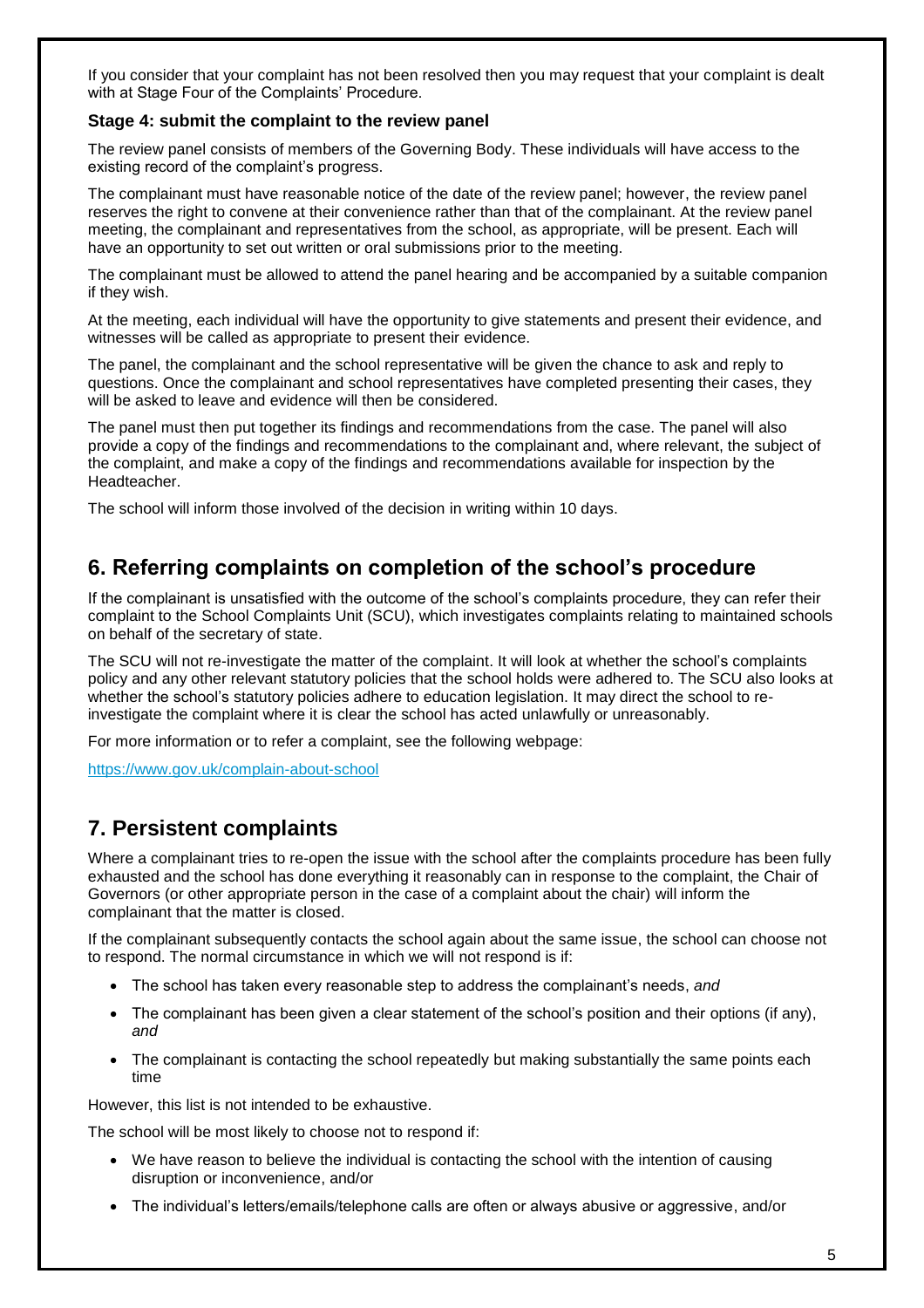The individual makes insulting personal comments about, or threats towards, school staff

Unreasonable behaviour which is abusive, offensive or threatening may constitute an unreasonably persistent complaint.

Once the school has decided that it is appropriate to stop responding, the complainant will be informed in writing, either by letter or email.

The school will ensure when making this decision that complainants making any new complaint are heard, and that the school acts reasonably.

## **8. Record-keeping**

The school will record the progress of all complaints, including information about actions taken at all stages, the stage at which the complaint was resolved, and the final outcome. The records will also include copies of letters and emails, and notes relating to meetings and phone calls.

This material will be treated as confidential and held centrally, and will be viewed only by those involved in investigating the complaint or on the review panel.

This is except where the secretary of state (or someone acting on their behalf) or the complainant requests access to records of a complaint through a freedom of information (FOI) request or under the terms of the Data Protection Act, or where the material must be made available during a school inspection.

## **9. Monitoring arrangements**

The Governing Body will monitor the effectiveness of the complaints procedure in ensuring that complaints are handled properly. The Governing Body will track the number and nature of complaints, and review underlying issues.

The complaints records are logged and managed by the Headteacher.

This policy will be reviewed by the Headteacher and the Governing Body every 2 years

## **10. Complaints Procedure for Pupils with SEND.**

•If you have concerns about your child's progress you should speak to your child's class teacher initially.

•If you are not happy that the concerns are being managed and that your child is still not making progress you should speak to the School Senco or Headteacher

•If you are still not happy you can speak to the school SEND Governor.

•If the issue still is not resolved, parents would be advised to go to the Complaints Procedure which is there to guide you when making a complaint. This can be found on the school website or alternatively a copy can be requested from the school office.

## **11. Links with other policies**

Policies dealing with other forms of complaints include:

- Child protection and safeguarding policy and procedures
- Admissions policy
- Exclusions policy
- Allegations of Abuse Against Staff
- SEND policy and information report